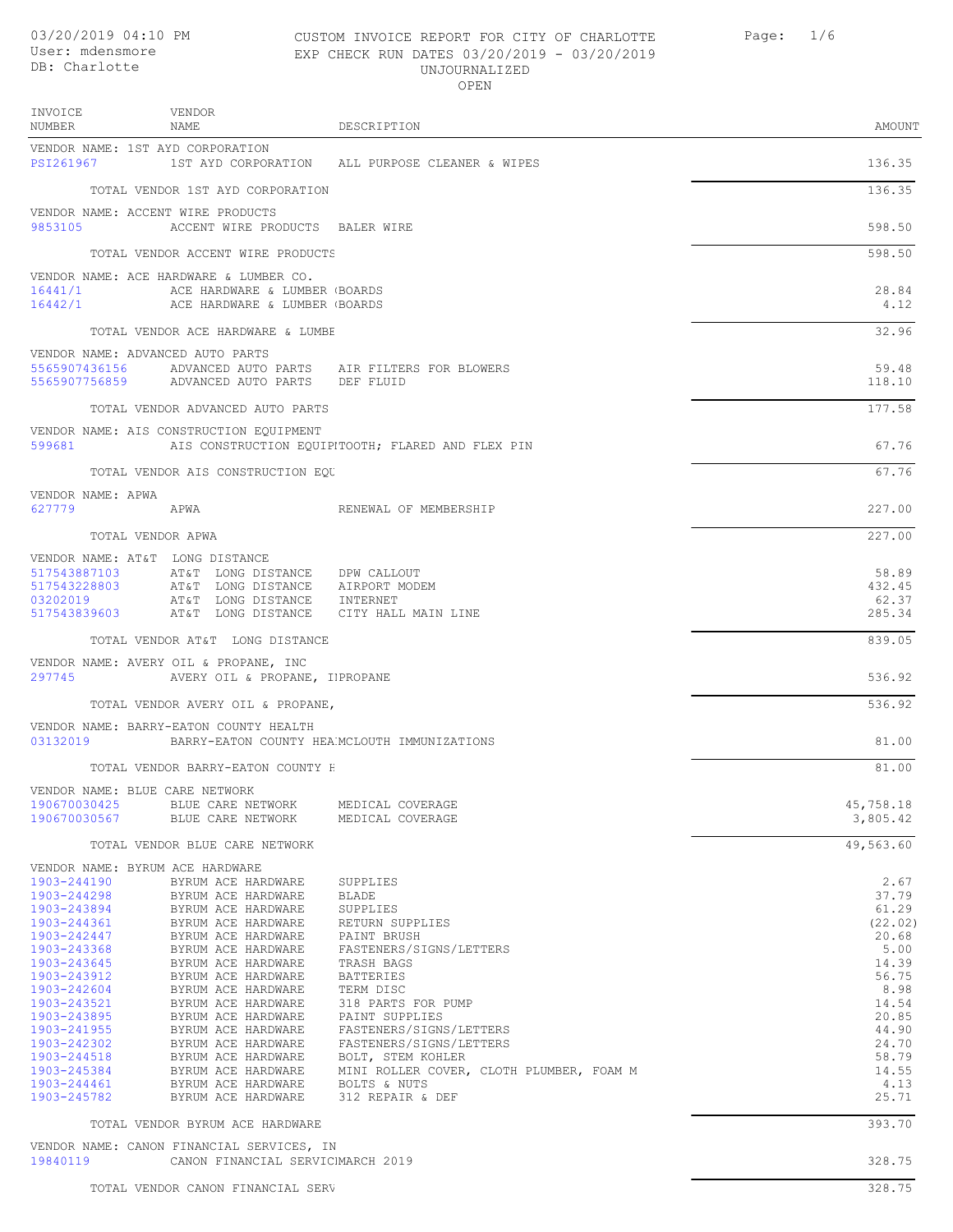INVOICE

VENDOR

### 03/20/2019 04:10 PM CUSTOM INVOICE REPORT FOR CITY OF CHARLOTTE Page: 2/6 EXP CHECK RUN DATES 03/20/2019 - 03/20/2019 UNJOURNALIZED OPEN

| NUMBER                                                                                                                                                           | NAME                                                                                                                                                                                                                                         | DESCRIPTION                                                                                                                                                                                                                                                                                                       | AMOUNT                                                                                                                     |
|------------------------------------------------------------------------------------------------------------------------------------------------------------------|----------------------------------------------------------------------------------------------------------------------------------------------------------------------------------------------------------------------------------------------|-------------------------------------------------------------------------------------------------------------------------------------------------------------------------------------------------------------------------------------------------------------------------------------------------------------------|----------------------------------------------------------------------------------------------------------------------------|
| VENDOR NAME: CAPITAL ASPHALT<br>1068                                                                                                                             | CAPITAL ASPHALT UPM/ COLD PATCH                                                                                                                                                                                                              |                                                                                                                                                                                                                                                                                                                   | 1,240.65                                                                                                                   |
|                                                                                                                                                                  | TOTAL VENDOR CAPITAL ASPHALT                                                                                                                                                                                                                 |                                                                                                                                                                                                                                                                                                                   | 1,240.65                                                                                                                   |
| 022019                                                                                                                                                           | VENDOR NAME: CHARLOTTE AIR SERVICES LLC<br>CHARLOTTE AIR SERVICES FUEL FLOWAGE FEE                                                                                                                                                           |                                                                                                                                                                                                                                                                                                                   | 2.87                                                                                                                       |
|                                                                                                                                                                  | TOTAL VENDOR CHARLOTTE AIR SERVIC                                                                                                                                                                                                            |                                                                                                                                                                                                                                                                                                                   | 2.87                                                                                                                       |
| 774                                                                                                                                                              | VENDOR NAME: CHARLOTTE FAMILY & U.C. CENTER<br>CHARLOTTE FAMILY & U.C 4 DOT PHYSICALS                                                                                                                                                        |                                                                                                                                                                                                                                                                                                                   | 500.00                                                                                                                     |
|                                                                                                                                                                  | TOTAL VENDOR CHARLOTTE FAMILY & U                                                                                                                                                                                                            |                                                                                                                                                                                                                                                                                                                   | 500.00                                                                                                                     |
| 763297                                                                                                                                                           | VENDOR NAME: CHARLOTTE WATER SERVICES                                                                                                                                                                                                        | CHARLOTTE WATER SERVICISERVICE CALL TO REPAIR WATER SOFTNER                                                                                                                                                                                                                                                       | 94.00                                                                                                                      |
|                                                                                                                                                                  | TOTAL VENDOR CHARLOTTE WATER SERV                                                                                                                                                                                                            |                                                                                                                                                                                                                                                                                                                   | 94.00                                                                                                                      |
| 2019-9739<br>2019-9741                                                                                                                                           | VENDOR NAME: CONSULTANTS ON CALL, LLC<br>CONSULTANTS ON CALL, L'MANAGED SERVICE FEES<br>CONSULTANTS ON CALL, L'SUPPLIES                                                                                                                      |                                                                                                                                                                                                                                                                                                                   | 187.50<br>2,719.90                                                                                                         |
|                                                                                                                                                                  | TOTAL VENDOR CONSULTANTS ON CALL,                                                                                                                                                                                                            |                                                                                                                                                                                                                                                                                                                   | 2,907.40                                                                                                                   |
| VENDOR NAME: CONSUMERS ENERGY                                                                                                                                    |                                                                                                                                                                                                                                              |                                                                                                                                                                                                                                                                                                                   |                                                                                                                            |
| 9315103017<br>032019<br>1147180219<br>1704880219<br>1517510219<br>1714110219<br>1707770219<br>1711970219<br>1716430219<br>1385920319<br>5440400219<br>1563470219 | CONSUMERS ENERGY<br>CONSUMERS ENERGY<br>CONSUMERS ENERGY<br>CONSUMERS ENERGY<br>CONSUMERS ENERGY<br>CONSUMERS ENERGY<br>CONSUMERS ENERGY<br>CONSUMERS ENERGY<br>CONSUMERS ENERGY<br>CONSUMERS ENERGY<br>CONSUMERS ENERGY<br>CONSUMERS ENERGY | GENERATOR & SWITCH INSTALLATION<br>GAS SERVICE CONNECTION<br>245 S COCHRAN AVE<br>076 - 12 TRAFFIC LIGHTS<br>201 HALL ST (AREA LIGHTING)<br>065 & 068 -460 STREETLIGHTS<br>AREA LIGHTING<br>076 - 2 TRAFFIC LIGHTS<br>TULLY BROWN DR (AREA LIGHTING)<br>1005 PAINE DR<br>1216 S COCHRAN AVE<br>1305 S COCHRAN AVE | 31,560.00<br>18,725.72<br>16.58<br>383.49<br>77.01<br>7,478.98<br>463.91<br>2.92<br>102.68<br>10,403.01<br>219.84<br>84.54 |
|                                                                                                                                                                  | TOTAL VENDOR CONSUMERS ENERGY                                                                                                                                                                                                                |                                                                                                                                                                                                                                                                                                                   | 69,518.68                                                                                                                  |
| 7129025                                                                                                                                                          | VENDOR NAME: CONTRACTORS CONNECTION<br>CONTRACTORS CONNECTION MARKING PAINT                                                                                                                                                                  |                                                                                                                                                                                                                                                                                                                   | 102.20                                                                                                                     |
|                                                                                                                                                                  | TOTAL VENDOR CONTRACTORS CONNECTI                                                                                                                                                                                                            |                                                                                                                                                                                                                                                                                                                   | 102.20                                                                                                                     |
| VENDOR NAME: COTTER TODD<br>03012019                                                                                                                             | TODD COTTER                                                                                                                                                                                                                                  | AIRPORT MANAGEMENT SERVICES                                                                                                                                                                                                                                                                                       | 833.33                                                                                                                     |
|                                                                                                                                                                  | TOTAL VENDOR COTTER TODD                                                                                                                                                                                                                     |                                                                                                                                                                                                                                                                                                                   | 833.33                                                                                                                     |
| VENDOR NAME: CURRAN KIMBERLY<br>032019                                                                                                                           |                                                                                                                                                                                                                                              | KIMBERLY CURRAN BOARD OF REVIEW MARCH 2019                                                                                                                                                                                                                                                                        | 87.50                                                                                                                      |
|                                                                                                                                                                  | TOTAL VENDOR CURRAN KIMBERLY                                                                                                                                                                                                                 |                                                                                                                                                                                                                                                                                                                   | 87.50                                                                                                                      |
| LM0587                                                                                                                                                           | VENDOR NAME: D & K TRUCK COMPANY                                                                                                                                                                                                             | D & K TRUCK COMPANY 2020 FREIGHTLINER PLOW CHASSIS                                                                                                                                                                                                                                                                | 87,964.00                                                                                                                  |
|                                                                                                                                                                  | TOTAL VENDOR D & K TRUCK COMPANY                                                                                                                                                                                                             |                                                                                                                                                                                                                                                                                                                   | 87,964.00                                                                                                                  |
|                                                                                                                                                                  | VENDOR NAME: DELTA DENTAL PLAN OF MICHIGAN<br>RIS0002203653 DELTA DENTAL PLAN OF MOENTAL PREMIUMS                                                                                                                                            |                                                                                                                                                                                                                                                                                                                   | 4,035.79                                                                                                                   |
|                                                                                                                                                                  | TOTAL VENDOR DELTA DENTAL PLAN OF                                                                                                                                                                                                            |                                                                                                                                                                                                                                                                                                                   | 4,035.79                                                                                                                   |
|                                                                                                                                                                  | VENDOR NAME: EATON COUNTY-TREASURER                                                                                                                                                                                                          | 012019-022019 EATON COUNTY-TREASURER TRAILER PARK TAXES JAN & FEB 2019                                                                                                                                                                                                                                            | 605.00                                                                                                                     |
|                                                                                                                                                                  | TOTAL VENDOR EATON COUNTY-TREASUF                                                                                                                                                                                                            |                                                                                                                                                                                                                                                                                                                   | 605.00                                                                                                                     |
| 2019MARCH                                                                                                                                                        | VENDOR NAME: EATON TOWNSHIP TREASURER                                                                                                                                                                                                        | EATON TOWNSHIP TREASUR2019 MARCH REVENUE SHARING                                                                                                                                                                                                                                                                  | 1,910.00                                                                                                                   |
|                                                                                                                                                                  | TOTAL VENDOR EATON TOWNSHIP TREAS                                                                                                                                                                                                            |                                                                                                                                                                                                                                                                                                                   | 1,910.00                                                                                                                   |
| 277641<br>277554                                                                                                                                                 | VENDOR NAME: ELHORN ENGINEERING COMPANY<br>ELHORN ENGINEERING COMPUMP HEAD                                                                                                                                                                   | ELHORN ENGINEERING COM 55 LB. PAIL ACCU-TAB TABLETS                                                                                                                                                                                                                                                               | 2,804.00<br>130.54                                                                                                         |
|                                                                                                                                                                  | TOTAL VENDOR ELHORN ENGINEERING C                                                                                                                                                                                                            |                                                                                                                                                                                                                                                                                                                   | 2,934.54                                                                                                                   |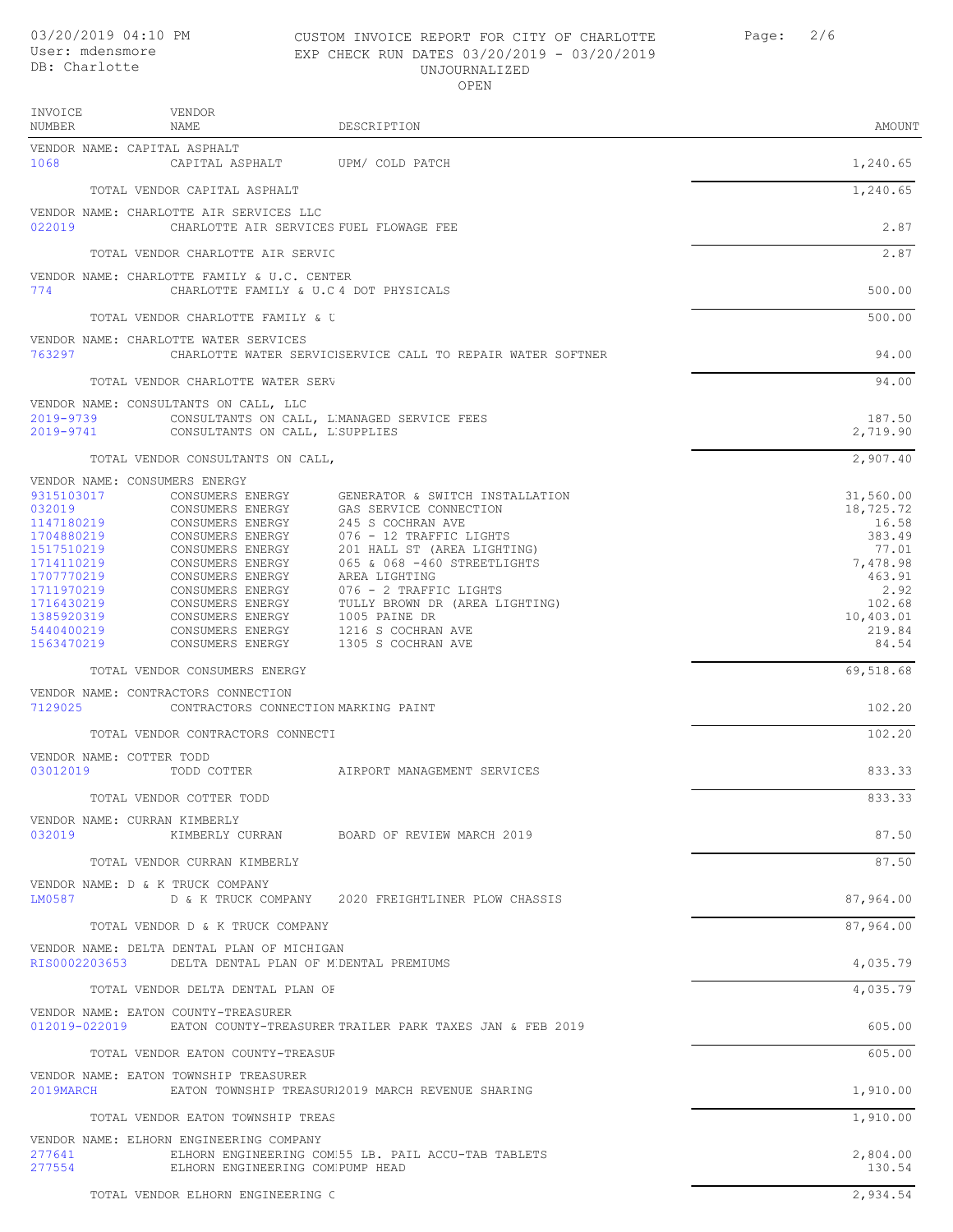## 03/20/2019 04:10 PM CUSTOM INVOICE REPORT FOR CITY OF CHARLOTTE Page: 3/6 EXP CHECK RUN DATES 03/20/2019 - 03/20/2019 UNJOURNALIZED

| DB: Charlotte                                       |                                                                                 | UNJOURNALIZED<br>OPEN                                                                                                                                                                                                                                                                     |                                               |
|-----------------------------------------------------|---------------------------------------------------------------------------------|-------------------------------------------------------------------------------------------------------------------------------------------------------------------------------------------------------------------------------------------------------------------------------------------|-----------------------------------------------|
| INVOICE<br>NUMBER                                   | VENDOR<br>NAME                                                                  | DESCRIPTION                                                                                                                                                                                                                                                                               | AMOUNT                                        |
| VENDOR NAME: ETNA SUPPLY                            |                                                                                 |                                                                                                                                                                                                                                                                                           |                                               |
| S102986530.001 ETNA SUPPLY<br>S102986562.001        | ETNA SUPPLY                                                                     | SERVICE BOX REPAIR LIB, SEWER LID, COPPE<br>B&G OIL TUBE                                                                                                                                                                                                                                  | 1,096.00<br>54.60                             |
|                                                     | TOTAL VENDOR ETNA SUPPLY                                                        |                                                                                                                                                                                                                                                                                           | 1,150.60                                      |
| VENDOR NAME: FAMILY FARM & HOME<br>727/36<br>730/36 | FAMILY FARM & HOME WIRE CLIP, ROLLER<br>FAMILY FARM & HOME 12" ALU GRAIN SCOOP  |                                                                                                                                                                                                                                                                                           | 38.80<br>29.99                                |
|                                                     | TOTAL VENDOR FAMILY FARM & HOME                                                 |                                                                                                                                                                                                                                                                                           | 68.79                                         |
| 18-1229                                             | VENDOR NAME: FIRST DUE FIRE SUPPLY<br>FIRST DUE FIRE SUPPLY FIRE GEAR DAN DALY  |                                                                                                                                                                                                                                                                                           | 2,069.58                                      |
|                                                     | TOTAL VENDOR FIRST DUE FIRE SUPPL                                               |                                                                                                                                                                                                                                                                                           | 2,069.58                                      |
| 461909                                              | VENDOR NAME: FLUID CONNECTION INC<br>FLUID CONNECTION INC CRIMP 1" HOSE         |                                                                                                                                                                                                                                                                                           | 65.32                                         |
|                                                     | TOTAL VENDOR FLUID CONNECTION INC                                               |                                                                                                                                                                                                                                                                                           | 65.32                                         |
| 03012019                                            | VENDOR NAME: FULLERTON FIRE SERVICES LLC                                        | FULLERTON FIRE SERVICE FIRE DEPARTMENT MANAGEMENT SERVICES-MONT                                                                                                                                                                                                                           | 3,843.34                                      |
|                                                     | TOTAL VENDOR FULLERTON FIRE SERVI                                               |                                                                                                                                                                                                                                                                                           | 3,843.34                                      |
| VENDOR NAME: GALE BRIGGS, INC.<br>72377             |                                                                                 | GALE BRIGGS, INC. 58.18 TON OF CRUSHED STONE                                                                                                                                                                                                                                              | 1,221.78                                      |
|                                                     | TOTAL VENDOR GALE BRIGGS, INC.                                                  |                                                                                                                                                                                                                                                                                           | 1,221.78                                      |
| VENDOR NAME: GALLOUP                                |                                                                                 |                                                                                                                                                                                                                                                                                           |                                               |
| S107746640.001 GALLOUP                              |                                                                                 | PARTS                                                                                                                                                                                                                                                                                     | 123.81                                        |
|                                                     | TOTAL VENDOR GALLOUP                                                            |                                                                                                                                                                                                                                                                                           | 123.81                                        |
| VENDOR NAME: GRAINGER PRODUCTS                      | 9101782135 GRAINGER PRODUCTS HAND CLEANING TOWELS                               |                                                                                                                                                                                                                                                                                           | 93.17                                         |
|                                                     | TOTAL VENDOR GRAINGER PRODUCTS                                                  |                                                                                                                                                                                                                                                                                           | 93.17                                         |
| 21295<br>21304<br>21303<br>21298<br>21305           | VENDOR NAME: GUNTHORPE MECHANICAL<br>GUNTHORPE MECHANICAL                       | GUNTHORPE MECHANICAL BACKFLOW TEST ON DEVICE AT TIRRELL PUMP<br>GUNTHORPE MECHANICAL TESTING OF ALL BACKFLOW DEVICES AT WWTP<br>GUNTHORPE MECHANICAL TESTING OF BACKFLOW DEVICES AT DPW GARAG<br>GUNTHORPE MECHANICAL ARMORY BACKFLOW TESTING<br>WESTSIDE FIRE STATION BACKFLOW TESTING O | 93.65<br>338.00<br>256.00<br>164.00<br>338.00 |
|                                                     | TOTAL VENDOR GUNTHORPE MECHANICAL                                               |                                                                                                                                                                                                                                                                                           | 1,189.65                                      |
| VENDOR NAME: HACH COMPANY<br>11371815               |                                                                                 | HACH COMPANY <b>ASSEMBLY PUMP REPLACEMENT</b>                                                                                                                                                                                                                                             | 652.62                                        |
|                                                     | TOTAL VENDOR HACH COMPANY                                                       |                                                                                                                                                                                                                                                                                           | 652.62                                        |
| VENDOR NAME: HASSEL FREE FUELS<br>1907401           | HASSEL FREE FUELS GAS AND DIESEL                                                |                                                                                                                                                                                                                                                                                           | 790.54                                        |
|                                                     | TOTAL VENDOR HASSEL FREE FUELS                                                  |                                                                                                                                                                                                                                                                                           | 790.54                                        |
| 17798<br>17773                                      | VENDOR NAME: INTERNATIONAL MINUTE PRESS                                         | INTERNATIONAL MINUTE PISHUT OFF NOTICES & POSTAGE<br>INTERNATIONAL MINUTE PUTILITY BILLS & POSTAGE                                                                                                                                                                                        | 165.30<br>1,370.21                            |
|                                                     | TOTAL VENDOR INTERNATIONAL MINUTE                                               |                                                                                                                                                                                                                                                                                           | 1,535.51                                      |
| VENDOR NAME: KANE'S HEATING INC.                    |                                                                                 |                                                                                                                                                                                                                                                                                           |                                               |
| 78017                                               |                                                                                 | KANE'S HEATING INC. AIRPORT FURANCE REPAIR                                                                                                                                                                                                                                                | 130.00                                        |
|                                                     | TOTAL VENDOR KANE'S HEATING INC.                                                |                                                                                                                                                                                                                                                                                           | 130.00                                        |
| VENDOR NAME: KENDALL REBECCA<br>032019              |                                                                                 | REBECCA KENDALL BOARD OF REVIEW MARCH 2019                                                                                                                                                                                                                                                | 17.50                                         |
|                                                     | TOTAL VENDOR KENDALL REBECCA                                                    |                                                                                                                                                                                                                                                                                           | 17.50                                         |
| 257189785                                           | VENDOR NAME: KONICA MINOLTA BUSINESS<br>KONICA MINOLTA BUSINES:PRINTER SERVICES |                                                                                                                                                                                                                                                                                           | 682.90                                        |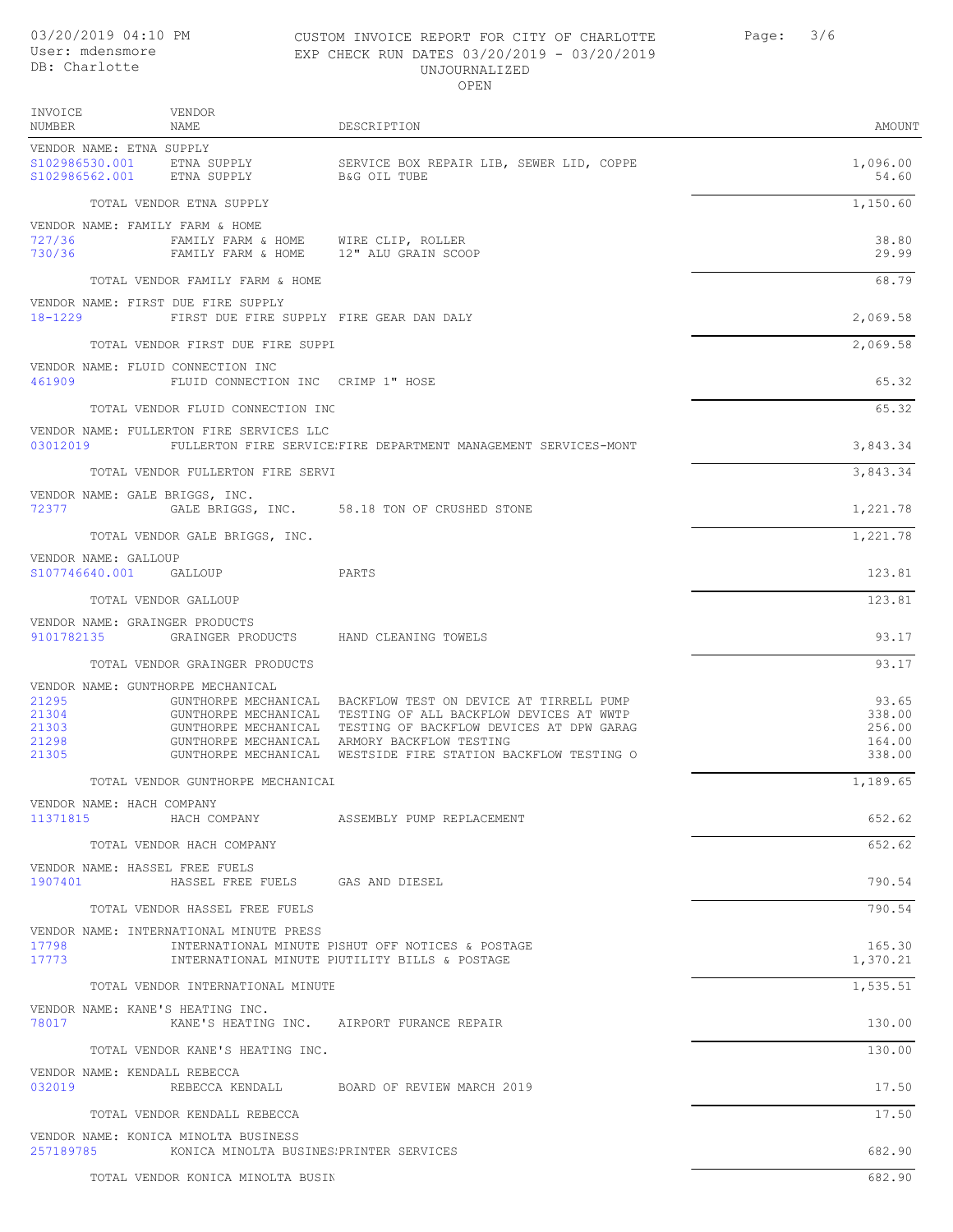#### 03/20/2019 04:10 PM CUSTOM INVOICE REPORT FOR CITY OF CHARLOTTE Page: 4/6 User: mdensmore EXP CHECK RUN DATES 03/20/2019 - 03/20/2019 UNJOURNALIZED OPEN

| INVOICE<br>VENDOR<br>NUMBER<br>NAME                                                                                                             | DESCRIPTION                                                              | AMOUNT                   |
|-------------------------------------------------------------------------------------------------------------------------------------------------|--------------------------------------------------------------------------|--------------------------|
| VENDOR NAME: LANSING UNIFORM CO.<br>79250-A                                                                                                     | LANSING UNIFORM CO. UNIFORM FOR FALK                                     | 122.90                   |
| TOTAL VENDOR LANSING UNIFORM CO.                                                                                                                |                                                                          | 122.90                   |
| VENDOR NAME: LEXISNEXIS RISK SOLUTIONS                                                                                                          | 1275544-20190228 LEXISNEXIS RISK SOLUTI FEBRUARY 2019 MINIMUM COMMITMENT | 100.00                   |
| TOTAL VENDOR LEXISNEXIS RISK SOLU                                                                                                               |                                                                          | 100.00                   |
| VENDOR NAME: MARTENS CINDY<br>032019                                                                                                            | CINDY MARTENS 60ARD OF REVIEW MARCH 2019                                 | 87.50                    |
| TOTAL VENDOR MARTENS CINDY                                                                                                                      |                                                                          | 87.50                    |
| VENDOR NAME: MICHAEL R KLUCK & ASSOC                                                                                                            | 02192019 MICHAEL R KLUCK & ASSO(FEES FOR ATTENDING MEETING               | 430.80                   |
| TOTAL VENDOR MICHAEL R KLUCK & AS                                                                                                               |                                                                          | 430.80                   |
| VENDOR NAME: MICHIGAN POLICE EQUIPMENT CO<br>171222                                                                                             | MICHIGAN POLICE EQUIPMSAFARILAND ALS                                     | 45.00                    |
| TOTAL VENDOR MICHIGAN POLICE EQUI                                                                                                               |                                                                          | 45.00                    |
| VENDOR NAME: MICHIGAN SUPPLY COMPANY<br>400437-00 MICHIGAN SUPPLY COMPAN REPAIR KIT<br>398861-00<br>400431-00 MICHIGAN SUPPLY COMPANCLOSET SPUD | MICHIGAN SUPPLY COMPAN'STRAINER, STEM DISC & SEAT                        | 513.60<br>150.60<br>8.20 |
| TOTAL VENDOR MICHIGAN SUPPLY COMP                                                                                                               |                                                                          | 672.40                   |
| VENDOR NAME: MOTION INDUSTRIES, INC.<br>MI06-482549 MOTION INDUSTRIES, INC MOTOR CUPLERS                                                        |                                                                          | 81.14                    |
| TOTAL VENDOR MOTION INDUSTRIES, I                                                                                                               |                                                                          | 81.14                    |
| VENDOR NAME: NALCO CROSSBOW WATER<br>2321464                                                                                                    | NALCO CROSSBOW WATER SUPPLIES                                            | 386.34                   |
| TOTAL VENDOR NALCO CROSSBOW WATEF                                                                                                               |                                                                          | 386.34                   |
| VENDOR NAME: NEOPOST USA INC<br>03072019 NEOPOST USA INC FUNDS FOR POSTAGE                                                                      |                                                                          | 500.00                   |
| TOTAL VENDOR NEOPOST USA INC                                                                                                                    |                                                                          | 500.00                   |
| VENDOR NAME: PENN VALLEY PUMP CO., INC.<br>13831<br>PENN VALLEY PUMP CO., PARTS                                                                 |                                                                          | 1,698.80                 |
| TOTAL VENDOR PENN VALLEY PUMP CO.                                                                                                               |                                                                          | 1,698.80                 |
| VENDOR NAME: PHILLIPS ROBERT<br>032019                                                                                                          | ROBERT PHILLIPS BOARD OF REVIEW MARCH 2019                               | 87.50                    |
| TOTAL VENDOR PHILLIPS ROBERT                                                                                                                    |                                                                          | 87.50                    |
| VENDOR NAME: PK SAFETY SUPPLY                                                                                                                   |                                                                          |                          |
| 380394                                                                                                                                          | PK SAFETY SUPPLY BAGLE FOR 4-GAS CONFINED SPACE MONITOR                  | 2,250.00                 |
| TOTAL VENDOR PK SAFETY SUPPLY<br>VENDOR NAME: PRECEDENT PROPERTIES                                                                              |                                                                          | 2,250.00                 |
| 032019                                                                                                                                          | PRECEDENT PROPERTIES GRANT FUNDS OWED                                    | 49,000.00                |
| TOTAL VENDOR PRECEDENT PROPERTIES                                                                                                               |                                                                          | 49,000.00                |
| VENDOR NAME: PROFESSIONAL MAINTENANCE<br>122555                                                                                                 | PROFESSIONAL MAINTENAN CLEANING FOR FEBRUARY 2019                        | 1,243.00                 |
| TOTAL VENDOR PROFESSIONAL MAINTEN                                                                                                               |                                                                          | 1,243.00                 |
| VENDOR NAME: QUILL CORP.<br>5419035                                                                                                             | QUILL CORP. OFFICE SUPPLIES                                              | 247.91                   |
| TOTAL VENDOR QUILL CORP.                                                                                                                        |                                                                          | 247.91                   |
| VENDOR NAME: REHMANN ROBSON<br>RR499315                                                                                                         | REHMANN ROBSON MONTHLY FEE FOR MARCH 2019                                | 16,667.00                |
| TOTAL VENDOR REHMANN ROBSON                                                                                                                     |                                                                          | 16,667.00                |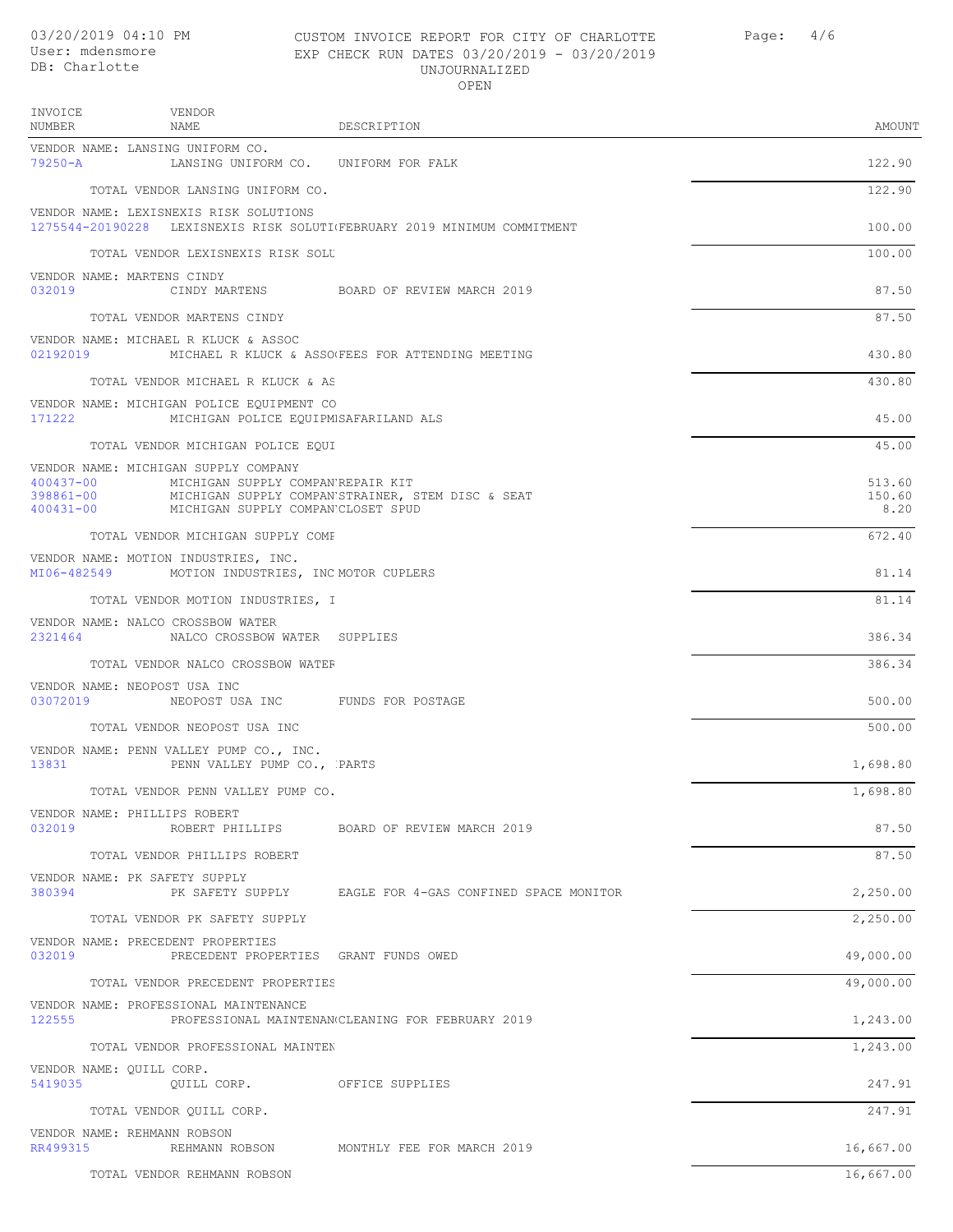#### 03/20/2019 04:10 PM CUSTOM INVOICE REPORT FOR CITY OF CHARLOTTE Page: 5/6 EXP CHECK RUN DATES 03/20/2019 - 03/20/2019 UNJOURNALIZED  $ODENT$

|                                      |                                                                                                          | UFLIN                                              |                                   |
|--------------------------------------|----------------------------------------------------------------------------------------------------------|----------------------------------------------------|-----------------------------------|
| INVOICE<br>NUMBER                    | VENDOR<br>NAME                                                                                           | DESCRIPTION                                        | AMOUNT                            |
| 19752                                | VENDOR NAME: ROGERS LLC ERIC                                                                             | ERIC ROGERS LLC 9TH OF 10 PAYMENT FOR SNOW REMOVAL | 1,080.00                          |
|                                      | TOTAL VENDOR ROGERS LLC ERIC                                                                             |                                                    | 1,080.00                          |
| 032019                               | VENDOR NAME: SALDANA CECILIA                                                                             | CECILIA SALDANA BOARD OF REVIEW MARCH 2019         | 70.00                             |
|                                      | TOTAL VENDOR SALDANA CECILIA                                                                             |                                                    | 70.00                             |
| 1131503899                           | VENDOR NAME: SHRED-IT USA LLC<br>SHRED-IT USA LLC SHREDDING                                              |                                                    | 248.24                            |
|                                      | TOTAL VENDOR SHRED-IT USA LLC                                                                            |                                                    | 248.24                            |
|                                      | VENDOR NAME: SPARTAN MOTORS CHASSIS, INC<br>IN 00765247 SPARTAN MOTORS CHASSIS REPAIRS ON TRUCK 314      |                                                    | 2,175.23                          |
|                                      | TOTAL VENDOR SPARTAN MOTORS CHASS                                                                        |                                                    | 2,175.23                          |
| 184948                               | VENDOR NAME: SYNTECH<br>SYNTECH                                                                          | PHONE SUPPORT                                      | 67.50                             |
|                                      | TOTAL VENDOR SYNTECH                                                                                     |                                                    | 67.50                             |
| 285649                               | VENDOR NAME: TEAM ONE<br>TEAM ONE                                                                        | LUBE/OIL/TIRE ROTATION                             | 71.81                             |
|                                      | TOTAL VENDOR TEAM ONE                                                                                    |                                                    | 71.81                             |
| 146209<br>146486<br>146571<br>146620 | VENDOR NAME: THE PARTS PLACE<br>THE PARTS PLACE<br>THE PARTS PLACE<br>THE PARTS PLACE<br>THE PARTS PLACE | OIL<br>BELT<br>NAPA NON-DETER<br>DRILL BIT SET     | 47.93<br>111.96<br>59.98<br>31.68 |
|                                      | TOTAL VENDOR THE PARTS PLACE                                                                             |                                                    | 251.55                            |
|                                      | VENDOR NAME: TRACE ANALYTICAL LABORATORIES                                                               |                                                    |                                   |

9030172 TRACE ANALYTICAL LABORATER WASTEWATER 24 COMPOUNDS FULL REPORT 2, 100.00

828555 USA BLUE BOOK FLOAT SWITCH KIT 599.36

TOTAL VENDOR TRACE ANALYTICAL LAE  $\qquad \qquad \qquad 2,100.00$ VENDOR NAME: TSC TRACTOR SUPPLY 777335 TSC TRACTOR SUPPLY BRASS DUAL CONNECTOR W SHUTOFF 39.97 ROLLING SERVICE CART<br>HANDLE W LOCK & KEYS 778956 TSC TRACTOR SUPPLY HANDLE W LOCK & KEYS 19.99 TSC TRACTOR SUPPLY

TOTAL VENDOR TSC TRACTOR SUPPLY **199.92** 

VENDOR NAME: USA BLUE BOOK

TOTAL VENDOR USA BLUE BOOK 599.36 VENDOR NAME: VERIZON WIRELESS 9825797712 VERIZON WIRELESS 2019 MARCH 1,275.08 TOTAL VENDOR VERIZON WIRELESS 1,275.08 VENDOR NAME: VESCO OIL CORPORATION 4443525-00 VESCO OTLOORPORATION OIL 300 VERSCO OIL 35 TOTAL VENDOR VESCO OIL CORPORATIC 301.35 VENDOR NAME: VIDCOM SOLUTIONS<br>26225 VIDCOM SOLUTIONS MONITORING AT ARMORY 164.82 TOTAL VENDOR VIDCOM SOLUTIONS 164.82 VENDOR NAME: WALTERS JESSICA J 031019-031519 JESSICA J WALTERS MAMC INSTITUTE 109.53

TOTAL VENDOR WALTERS JESSICA J 2002 SAMA SERIES AND TOTAL VENDOR WALTERS JESSICA J VENDOR NAME: WASTE MANAGEMENT-<br>8402802-1710-9 WASTE MANAGI

WASTE MANAGEMENT- TRASH REFUSE 1,096.63

TOTAL VENDOR WASTE MANAGEMENT-<br>
1,096.63

VENDOR NAME: WEST MICHIGAN INTERNATIONAL